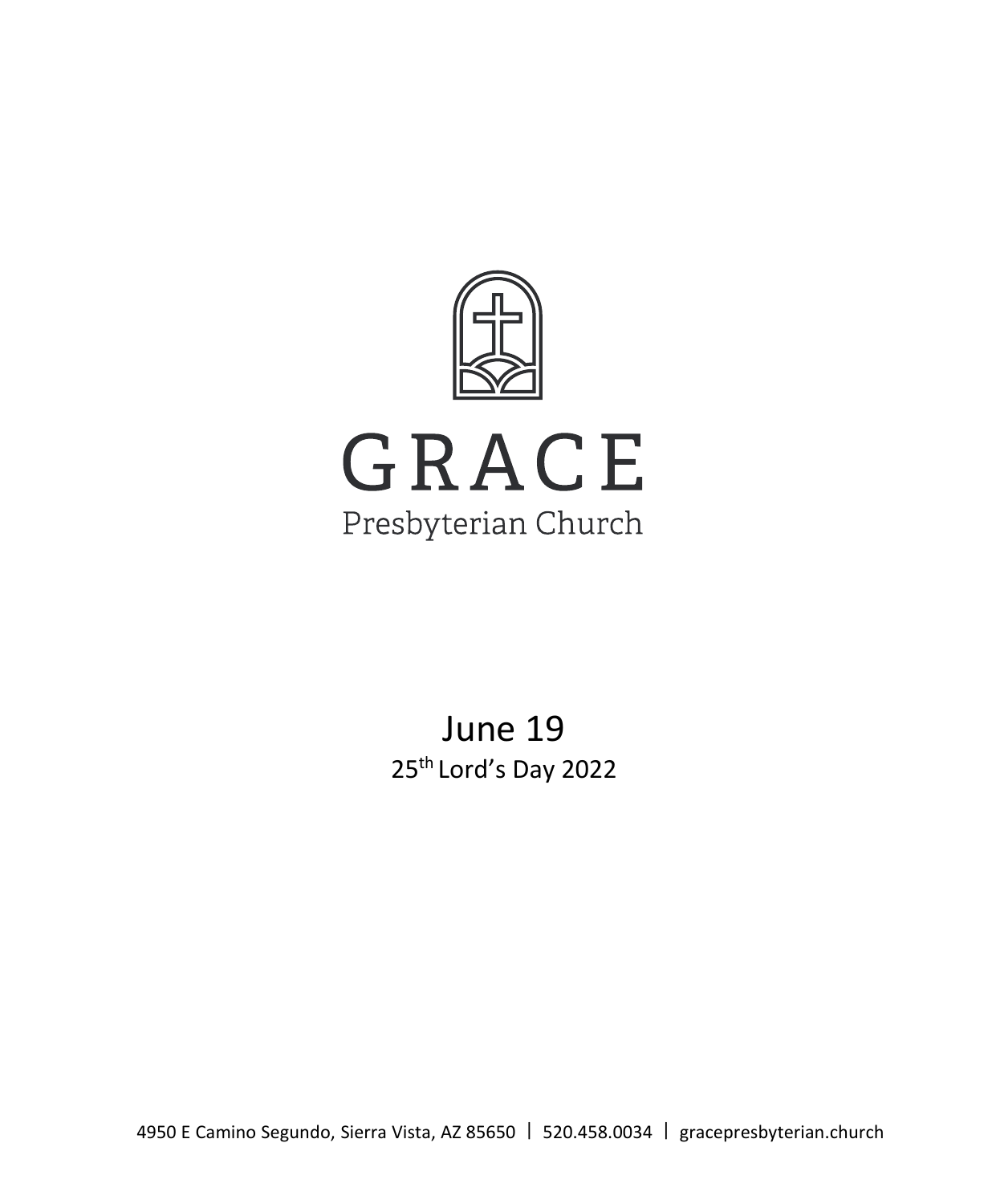## Welcome & Announcements

#### Preparation for Worship

*He himself bore our sins in his body on the tree, that we might die to sin and live to righteousness. By his wounds you have been healed. For you were straying like sheep, but have now returned to the Shepherd and Overseer of your souls. (1 Peter 2:24-25)*

 $-$  GOD CALLS US TO WORSHIP HIM  $-$ 

Salutation – *from* Matthew 28:19

Call to Worship – *from* Psalm 95

Minister: O come, let us sing to the LORD! Let us shout joyfully to the rock of our salvation.

**People: For the LORD is the great God, and the great King above all gods.**

Let us come before his presence with thanksgiving; let us shout joyfully to him with psalms. **In his hand are the deep places of the earth. The sea is his, for he made it; and his hands formed the dry land.**

Oh come, let us worship and bow down; let us kneel before the LORD, our Maker. **For he is our God and we are the people of his pasture, and the sheep of his hand.** Come, let us sing to the LORD, the rock of our salvation!

 $*$ Hymn of Approach – #100 Holy, Holy, Holy!

\*Prayer of Adoration

 $-$  GOD DIRECTS US TO HIS TRUTH  $-$ 

\*Affirmation of Faith ʹ Apostles͛ Creed

**I believe in God the Father Almighty, Maker of heaven and earth:**

**And in Jesus Christ, his only Son, our Lord, who was conceived by the Holy Ghost, born of the virgin Mary, suffered under Pontius Pilate, was crucified, dead, and buried; he descended**  into hell<sup>1</sup>; the third day he rose again from the dead; he ascended into heaven, and sitteth **on the right hand of God the Father Almighty; from thence he shall come to judge the quick2 and the dead.**

**I believe in the Holy Ghost; the holy catholic3 church; the communion of saints; the forgiveness of sins; the resurrection of the body; and the life everlasting. Amen!**

**1)** hades (*i.e.,* death), c.f. WLC Q50; **2)** living; **3)** universal.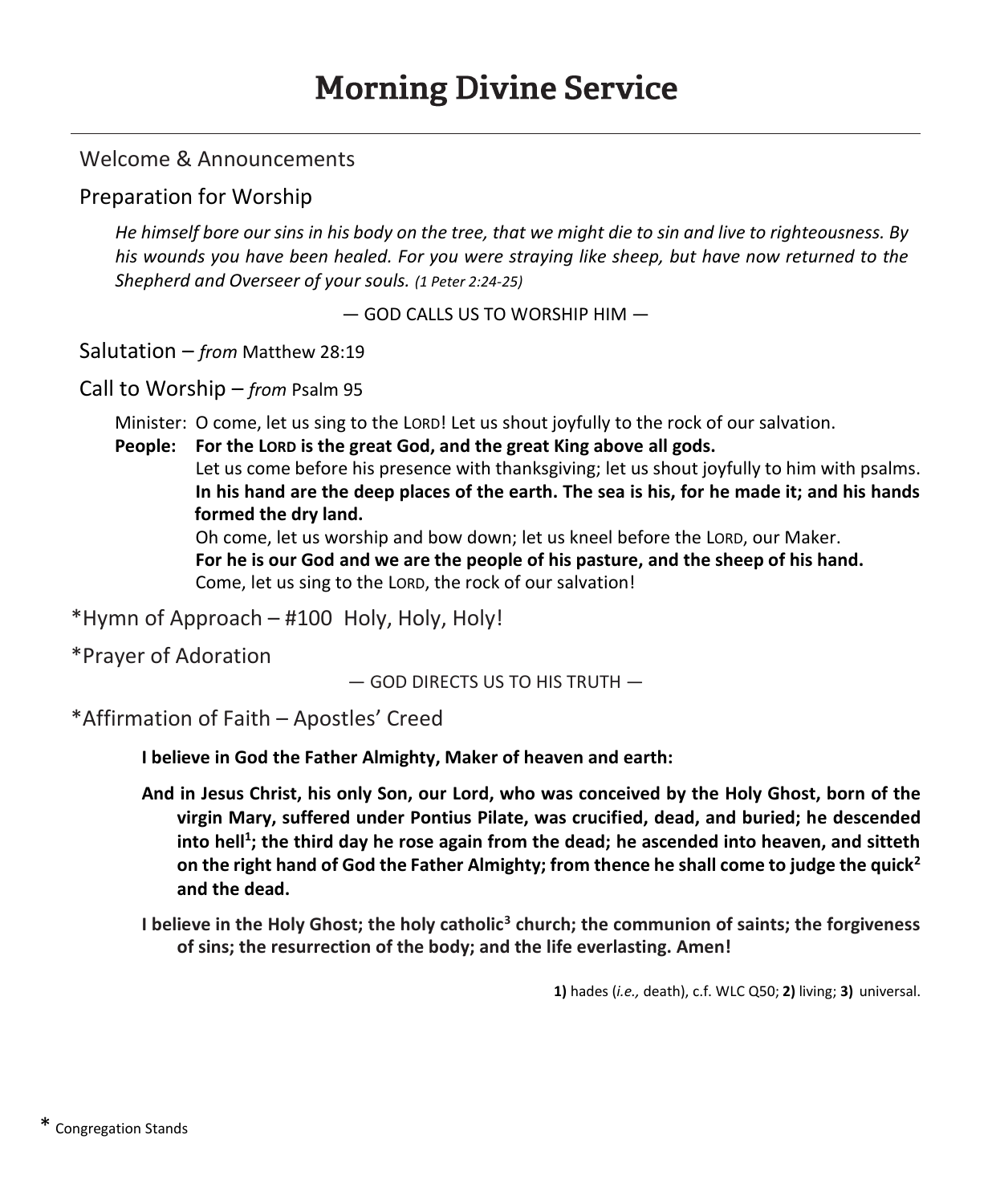#### \*Gloria Patri

Glory be to the Father, and to the Son, and to the Holy Ghost; as it was in the beginning, is now, **and ever shall be, world without end. Amen, Amen.**

#### \*Scripture Reading ʹ Proverbs 18:13-24

Elder: *The grass withers and the flower fades, but the word of our God willstand forever.* (Isaiah 40:8) **People**: **Amen!**

 $-$  GOD RENEWS US IN CHRIST  $-$ 

#### Confession of  $Sin - by N$ . Morgan

- Minister: God spoke all these words, saying ... You shall not bear false witness against your neighbor. *(Exodus 20:1, 16)*
- **People**: **Heavenly Father, we confess that we do not treasure the truth. Our mouths can be so full of curses and bitterness. The venom of asps is on our lips. Deceptive flattery is on our tongues. Our throats are open graves. None of us are righteous, no, not one. We are content with white lies, spun opinions, and unsubstantiated stories. Worst of all, your Son has called us to be witnesses in a lost world, and every untruth we utter, every lie we repeat, endangers the credibility of his Gospel. We confess our sins as grievous.**

**Christ Jesus, you are the Way, the Truth, and the Life. Falsehood and slander were never on your lips, not with neighbor nor with opponent. Your Gospel is the word of truth, and we take shelter in your sure promise to extend to us mercy and grace, and the forgiveness of sins because you have fully atoned for all our iniquities.**

**Holy Spirit, we believe that lies and deceit are the very works of the devil; train us to avoid them! As our great High Priest prayed, sanctify us in truth! And so, as we now silently confess our sins, convict us of all slander we harbor and all falsehood we treasure.** 

*(Silent Confession)*

## Assurance of Pardon

Confessing Christian, your Lord Jesus Christ, who is the propitiation for all our sins, is faithful and just and has surely forgiven your sins.

**People: Amen!**

\* Psalm of Thanksgiving ʹ Psalm 23

Minister: *If we say we have no sin, we deceive ourselves, and the truth is not in us. If we confess our sins, he is faithful and just to forgive us our sins and to cleanse us from all unrighteousness.* (1 John 1:8-9)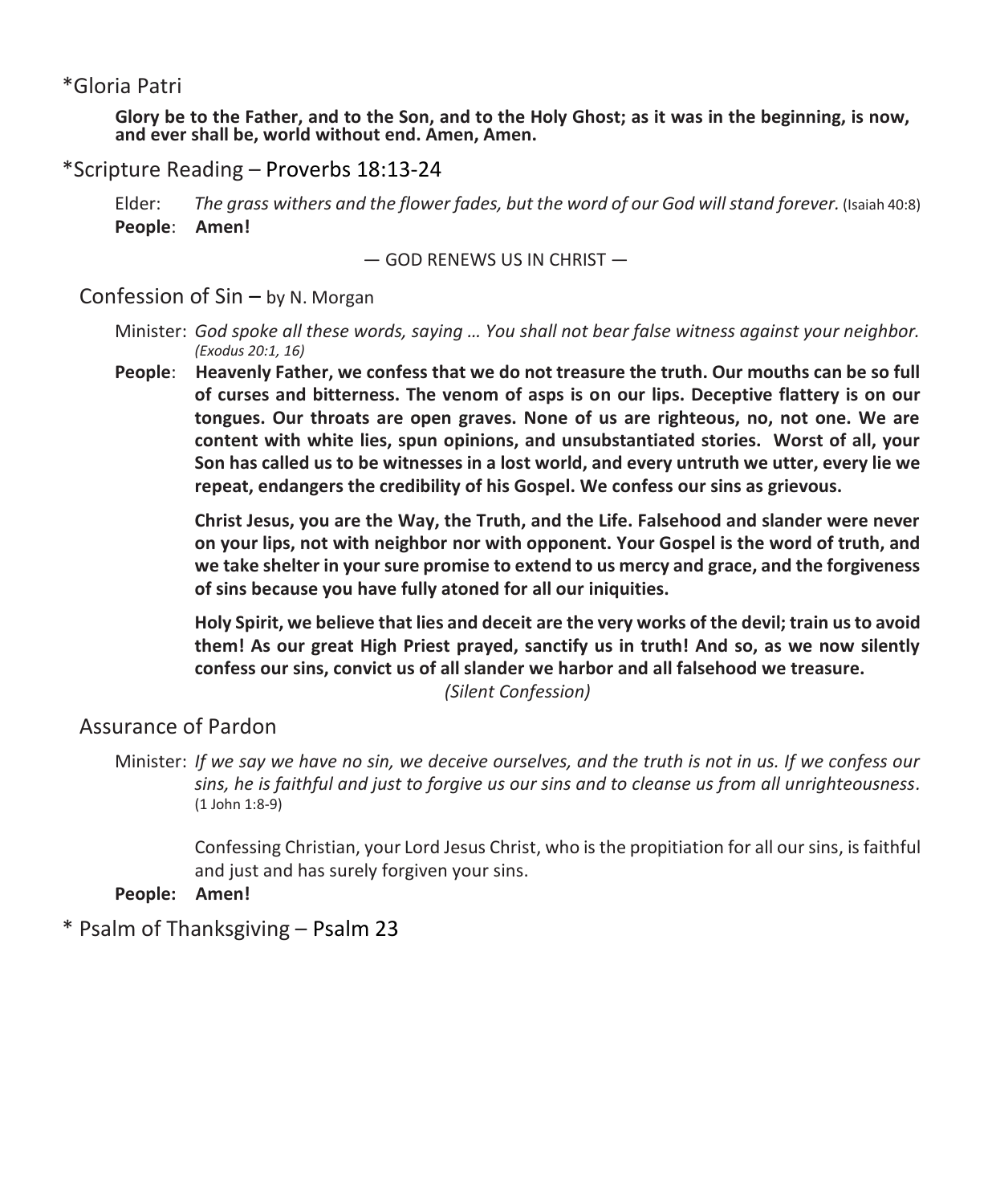Giving of Tithes and Offerings  $-$  Hebrews 13:16

\*Doxology

**Praise God from whom all blessings flow; praise him, all creatures here below; praise him above, ye ŚĞĂǀ͛ŶůLJ host; praise Father, Son, and Holy Ghost. Amen.**

Prayer of Intercession & The Lord's Prayer

**Our Father which art in heaven, hallowed be thy name. Thy kingdom come. Thy will be done on** earth as it is in heaven. Give us this day our daily bread. And forgive us our debts, as we forgive **our debtors. And lead us not into temptation, but deliver us from evil. For thine is the kingdom, and the power, and the glory, forever. Amen.**

 $-$  GOD FEEDS US FROM HIS WORD  $-$ 

 $*$ Sermon Text – Psalm 100

Minister: This is the word of the Lord. **People: Amen!**

Sermon – Old Hundredth **Rev. Nathan Morgan** 

 $-$  GOD FEEDS US AT HIS BANQUET TABLE  $-$ 

\*Hymn of Preparation ʹ #427 Amidst Us Our Beloved Stands

The Administration of the Table

Sursum Corda

Minister: Lift up your hearts.

**People: We lift them up unto the Lord.** Let us give thanks unto the Lord our God. **It is right for us to give thanks.**

The Lord's Supper

 $-$  GOD BLESSES & SENDS US OUT  $-$ 

\*Hymn of Response - #30 Our God, Our Help in Ages Past

 $*$ Benediction – Numbers 6:24-26

\*Congregational Threefold Amen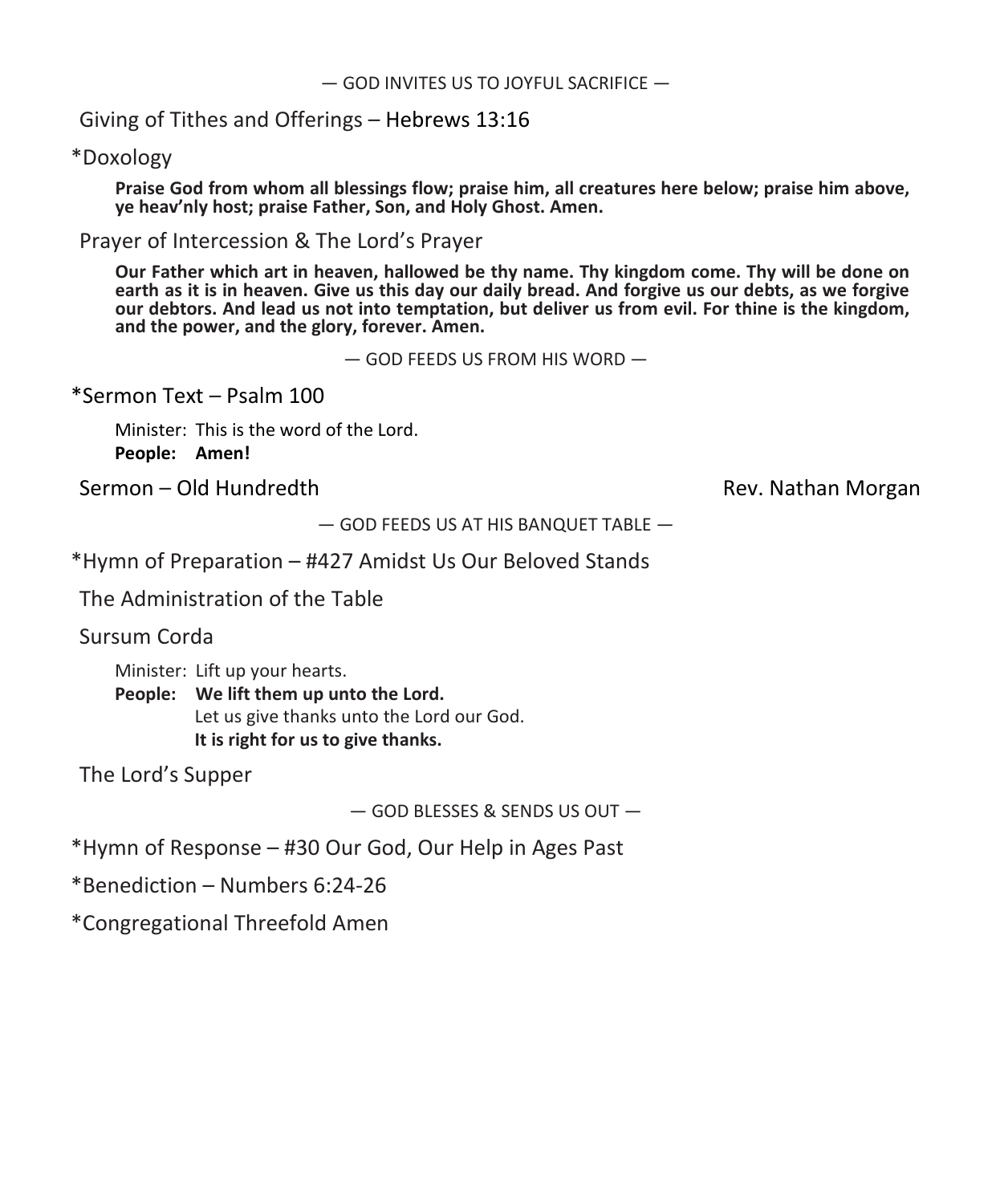# **If** I am a visitor, may I participate in the Lord's Supper?

- 1) Have you been baptized into the name of the Father, the Son, and the Holy Spirit, either as an infant or adult?
- 2) Have you publicly professed your faith in Jesus Christ, and do you embrace the Christian faith as summarized in the Apostles' Creed?
- 3) Are you presently a member in good standing of a Bible-believing, gospel-preaching church? (Or, if you are in the process of looking for a new church, we want you to affirm that you are not currently under church discipline.)

If you can affirm these questions sincerely, the elders welcome you to the Lord's Table! But if you have any hesitation at all, then we would encourage you to refrain this week and then make sure to come talk to one of the pastors or an elder right after service. We would love to talk this through with you!

# **What should I do if /͛ŵ not taking communion?**

If you are refraining from taking the Lord's Supper today, we ask you to remain seated and allow others out of your aisle to come forward. There are two very good things you should do as others are receiving the elements. First, we encourage you to reflect and meditate on the Scripture that has been read in service and especially on the message that was preached. Second, silently pray for God to reveal his truth to you and for him to draw you closer to the Lord Jesus Christ.

# **The Nursery & Training Room**

We do not have a staffed nursery or separate children's ministry. Instead, we welcome your children to be in worship with us! Their presence is a joy to us. But we know that not all children can sit quietly through service, so we do have both a nursery and a training room. Our nursery is located in the first room on the right down the hallway. This separate space has the audio and video being streamed in for your benefit. Additionally, we have a training room located in the back of the sanctuary. This space was designed as a help while you train your children to sit through service.

| As of 6/19/2022                                                          | Last Week: | 2022 Totals: | Surplus/(Deficit)<br>as of 5/31/2022: |
|--------------------------------------------------------------------------|------------|--------------|---------------------------------------|
| <b>General Offering</b>                                                  | \$2,595.69 | \$125,404.79 | \$6,085.56                            |
| Deacons' Benevolence                                                     | \$0.00     | \$2,729.47   |                                       |
| Attendance Last Week: AM Worship: 127, PM Worship: 62, Sunday School: 41 |            |              |                                       |

# **Giving & Attendance Update**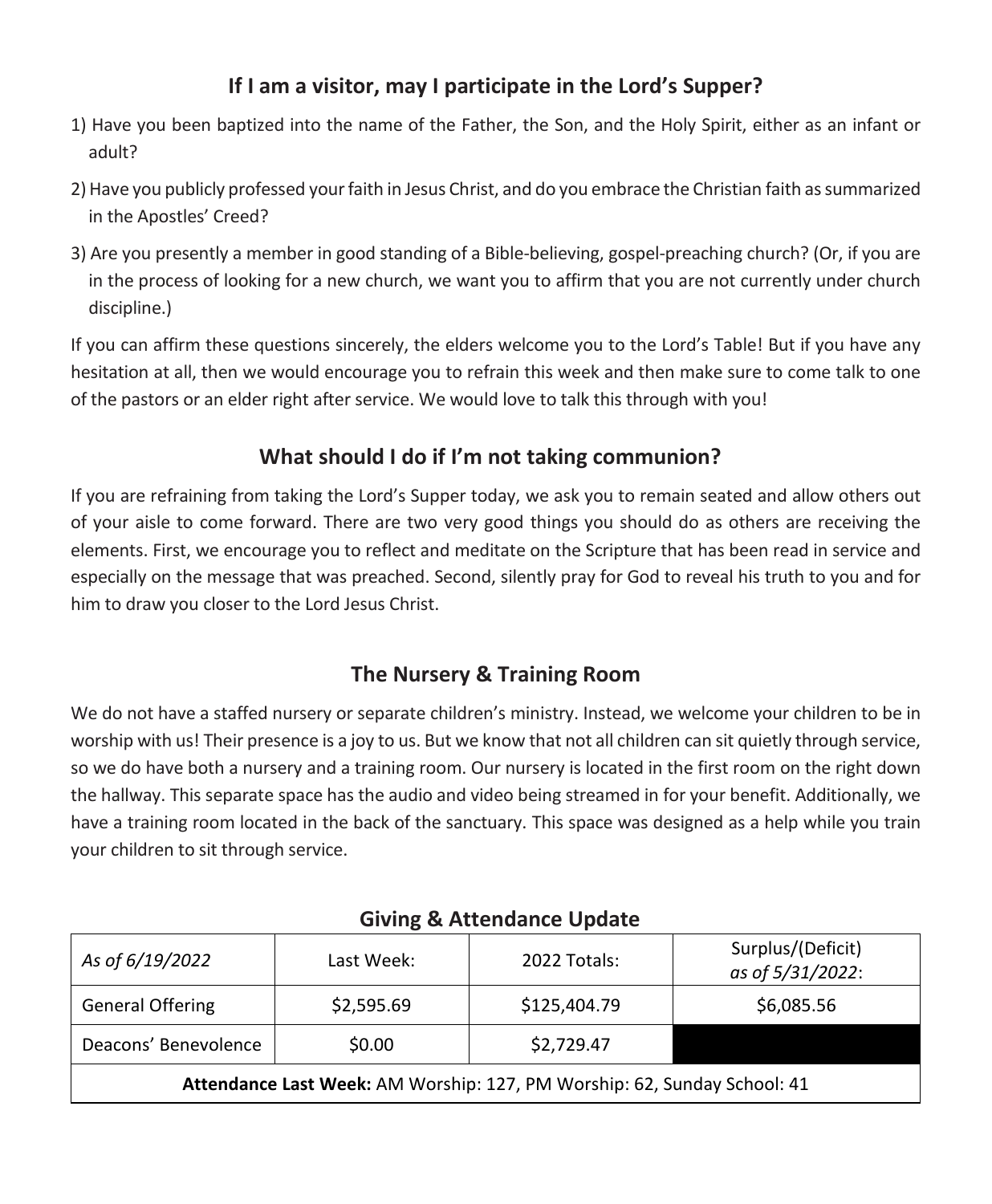# **Missionary of the Month: Mike and Robin McMahan**

Mike and Robin McMahan serve with Mission to the World (MTW), the missions ministry of the PCA invested in international missions. After years of faithful and fruitful service in Zimbabwe, the pressures of the COVID pandemic forced the McMahans to return stateside. Currently, Robin is working with MTW's 'Global Training and Development' ministry to invest in the next generation of missionaries, and Mike is completing his Masters of Theology at RTS so he can better serve MTW and pastors the world over. They have 4 adult children and 6 grandchildren living in the US.

Pray for Robin as she teaches, and pray for Mike in his studies. Pray for Mike to be able to maintain connections with presbyterian pastors in Zimbabwe and with the seminary there. Pray for them both as they continue to coach leadership in Africa. Pray for them to follow the Lord's will in wherever he's leading them next.

# **Calendar**

## **Today**

9:30am - Morning Service 11:30am – Summer Sunday School 5:00pm – Evening Service

**Wednesday, 6/22** 10:00am - Men's Bible Study 6:30pm – Congregational Prayer Meeting

## **Announcements**

## **Summer Family Bible Studies**

This summer, each of the Family Bible Studies will be meeting at their own pace. If you have any question about when your study meets next, or about joining in on a study this summer, please reach out directly to the Ellis, the Ellison, or the Northcutt families.

## **Summer Sunday School**

Our All-Ages class on the New Members Material continues today. This is a good opportunity for all, newcomers and long-time members alike, to think through the priorities here at Grace.

## **Pastor Nathan at PCA General Assembly**

Pastor Nathan will be out of the office this week, from 6/20 through 6/28, in order to serve as a commissioner at the 49<sup>th</sup> General Assembly of the PCA in Birmingham, AL. Please pray for him this week as he does the work of the Church. Pray also for the PCA this week. Take note, there will be no Summer Sunday School next week (6/26) since he will be travelling then.

## **Upcoming:**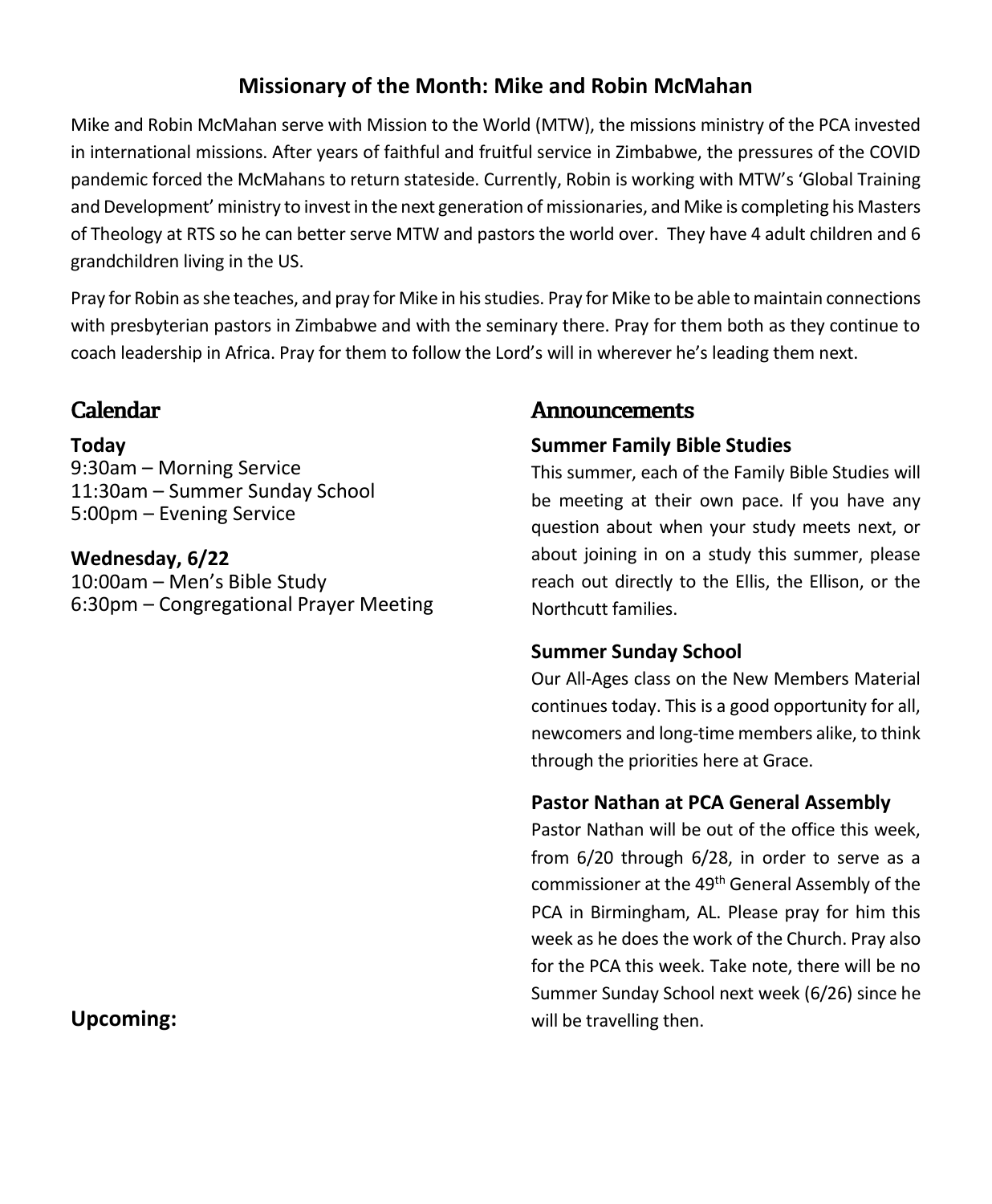# **Evening Divine Service**

Welcome & Silent Prayer

Apostolic Greeting

\*Call to Worship - Psalm 150

\*Doxology

**Praise God from whom all blessings flow; praise him, all creatures here below; praise him above, ye ŚĞĂǀ͛ŶůLJ host; praise Father, Son, and Holy Ghost. Amen.**

\*Prayer of Invocation

Confession of Sin & Assurance of Pardon

\*Hymn of Praise - #364 Let Children Hear the Mighty Deeds

\*Affirmation of Faith ʹ WSC, Q63-66 (Hymnal p.874)

\*Gloria Patri

Glory be to the Father, and to the Son, and to the Holy Ghost; as it was in the beginning, is now, **and ever shall be, world without end. Amen, Amen.**

\*Scripture Reading ʹ Revelation 1:1-8 (ESV)

Minister: *The grass withers and the flower fades, but the word of our God willstand forever.*(Isaiah 40:8) **People: Amen!**

Prayer of Intercession & the Lord's Prayer

\*Sermon Text – 1 Samuel 29

Minister: This is the word of the Lord. **People: Amen!**

Sermon – David's Folly And God's Preserving Grace The Rev. Ken Roth

\*Hymn of Response: #33 Let Us with a Gladsome Mind

 $*$ Benediction  $-2$  Corinthians 13:14

\*Psalm of Blessing ʹ Psalm 72:18-19

Now blessed be the Lord our God, the God of Israel, for he alone doth wondrous works in glory that excel. And blessed be his glorious Name to all eternity: the whole earth let his glory fill. Amen, **so let it be. A-men.**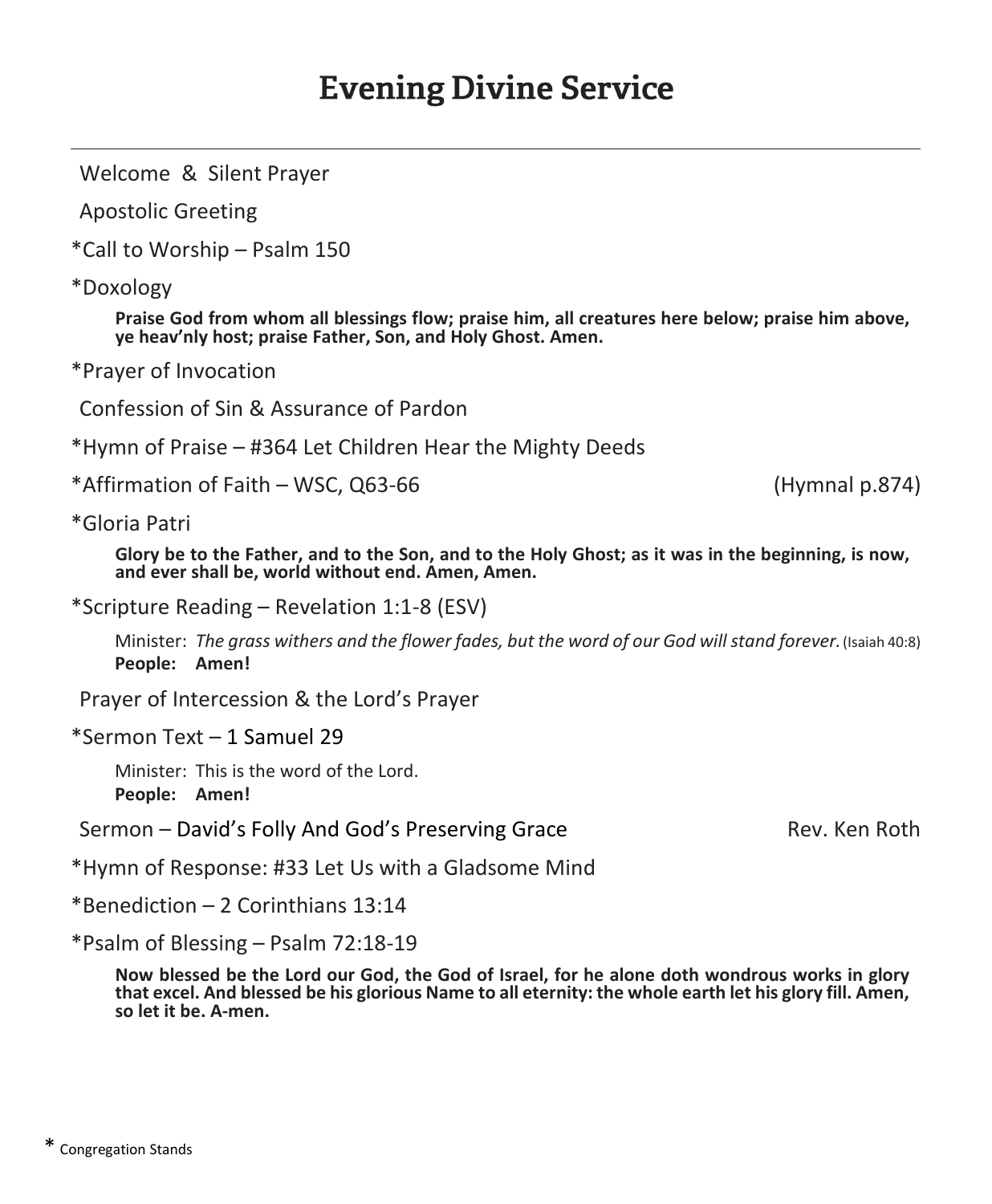

# **WELCOME**

Welcome to Grace Presbyterian Church! We are honored that you chose to worship with us today. We would like to get to know you better, so please fill out the Connection Card (found in the pockets on the back of each pew) and place in the box on the wall in the foyer.

Grace Presbyterian Church is a member congregation of the Presbyterian Church in America (PCA). The PCA was founded in 1973 in order to uphold the truth of God's Word. Our denominational motto is "Faithful to the Scriptures, True to the Reformed faith, Obedient to the Great Commission of Jesus Christ " This is the driving heartbeat of our congregation.

We call our worship services "Divine Service" because we believe that our Triune God meets with us and satisfies our deepest needs when we come to give him the reverent worship which he is due. Whether this is your first time visiting or if you have been here many times before, we pray that the Lord would minister to you richly in Word, in Prayer, and in Sacrament, and that the Lord Jesus Christ would be increasingly exalted in your heart as we worship him together this Lord's Day.

#### **Pastors**

Ken Roth, *Senior Pastor* pastor@gracepresbyterian.church

Nathan Morgan, *Associate Pastor* nmorgan@gracepresbyterian.church

#### **Ruling Elders**

Max Ellis | maxwell.ellis@yahoo.com Larry Walker | lwalker@azwalker.com Richard Wolfe | [richardwolfe291@gmail.com](mailto:richardwolfe291@gmail.com)

#### **Deacons**

Ryan Ellison | [ryancraigellison@gmail.com](mailto:ryancraigellison@gmail.com) James Bukle | jbukle@gmail.com

#### **Office**

Susi Childress, *Secretary* office@gracepresbyterian.church | 520.458.0034 Hours: Tu & Th: 1-6pm | Wed & Fri: 9am-2pm

#### **Women's Ministry Team**

Mindy Ellis | mindy.ellis@yahoo.com

**Kitchen Team** Bonnie Northcutt

**Sunday School**

Ryan Ellison